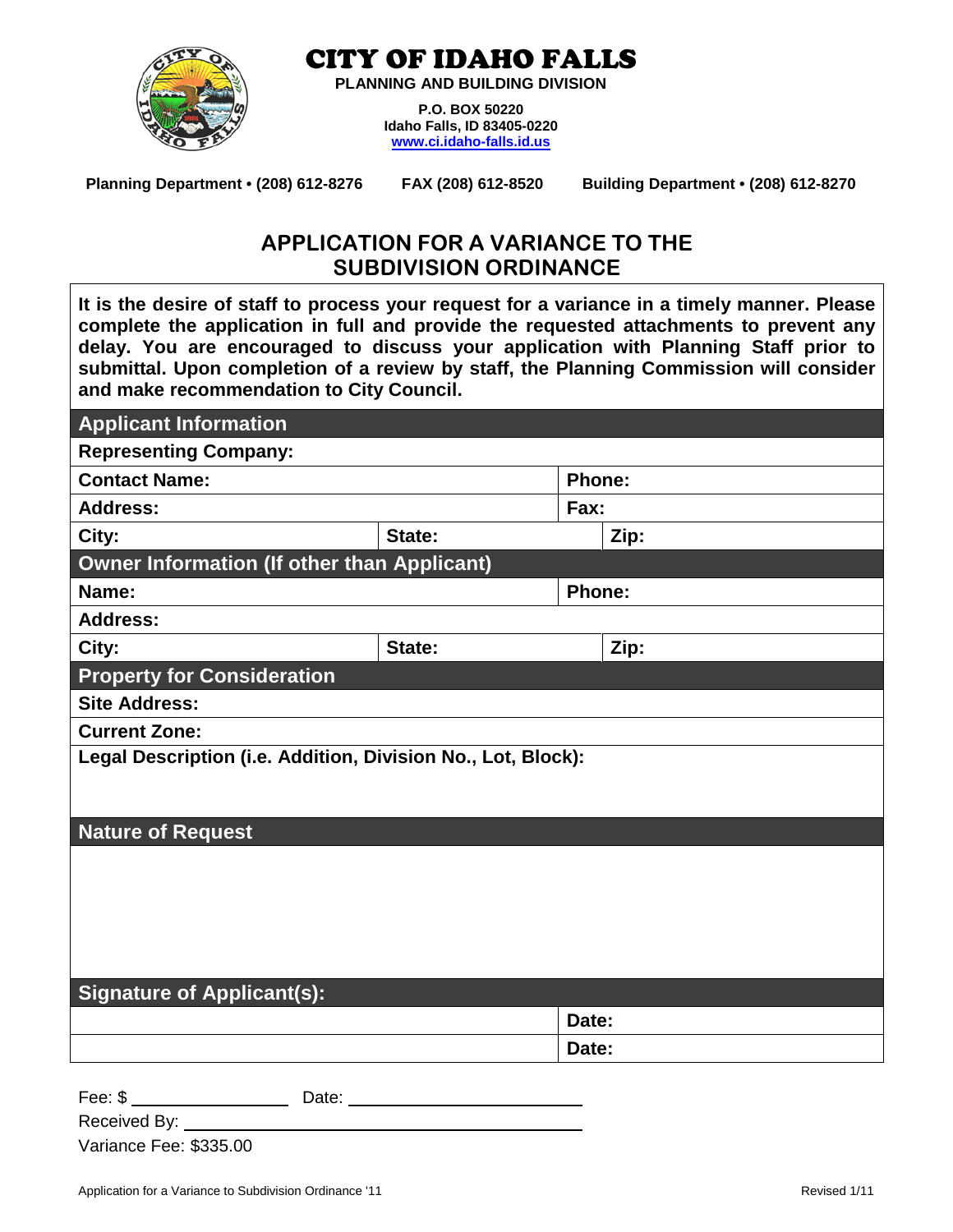#### **Requirements for Granting a Variance**

**10-1-18 (C): The City Council may, upon recommendation of the Commission, grant a variance to the terms and provisions of this chapter. A variance may be granted only upon an express finding that all of the following conditions exist. Please explain how granting your request conforms to each of the requirements below:**

**1. There are speci***a***l circumstances or conditions affecting the property such that a strict application of this chapter would clearly be impracticable or unreasonable.**

**2. Strict compliance with this chapter would result in extraordinary hardship, as distinguished from mere inconvenience, to the developer because of the particular physical surroundings, shape, or unusual topography of the developer's property, and will substantially preclude development of the property.**

**3. The circumstances for which the variance is sought are unique to the property and are not applicable to other properties similarly situated.**

**4. The variance is the least deviation from the chapter necessary to mitigate the hardship.**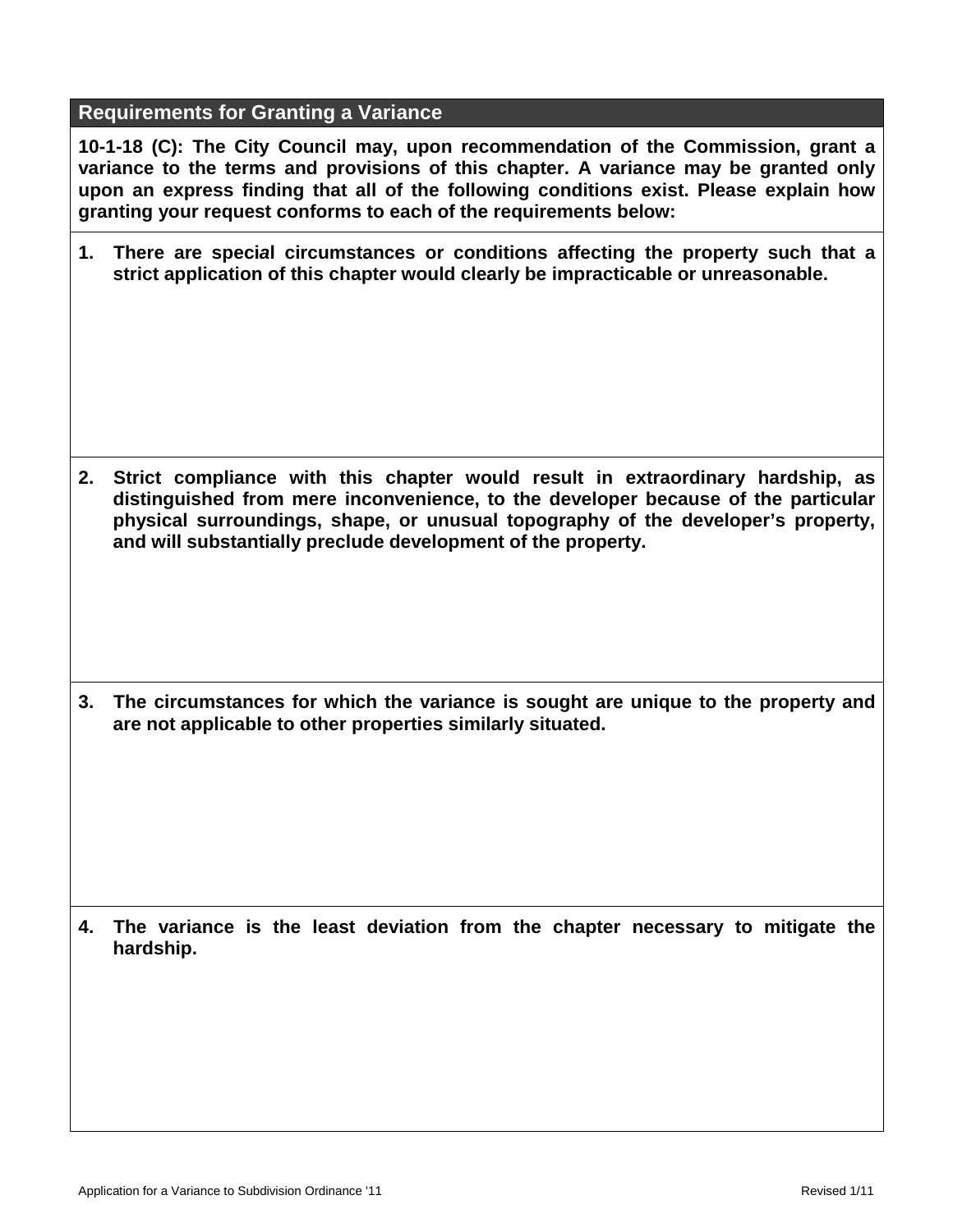| 5. The granting of the variance will not be substantially detrimental to the public safety, |
|---------------------------------------------------------------------------------------------|
| health, welfare of will not substantially injure other property adjoining the property      |
| for which the variance is sought.                                                           |

**6. The variance is not otherwise contrary to law.**

**7. The conditions necessitating the variance were not caused by or in any way arise from the actions of the developer.**

### **Checklist**

**Applicant Staff Completed Application Form Current Vicinity Map One (1) 8½" x 11" Reduction of Final Plat Copy of Findings of Fact and Conclusions of Law Minutes from Public Hearings**

### **Affidavit of Legal Interest (See Attachment)**

**If you are representing the owner of the property in question, a notarized Affidavit of Legal Interest must accompany the application.**